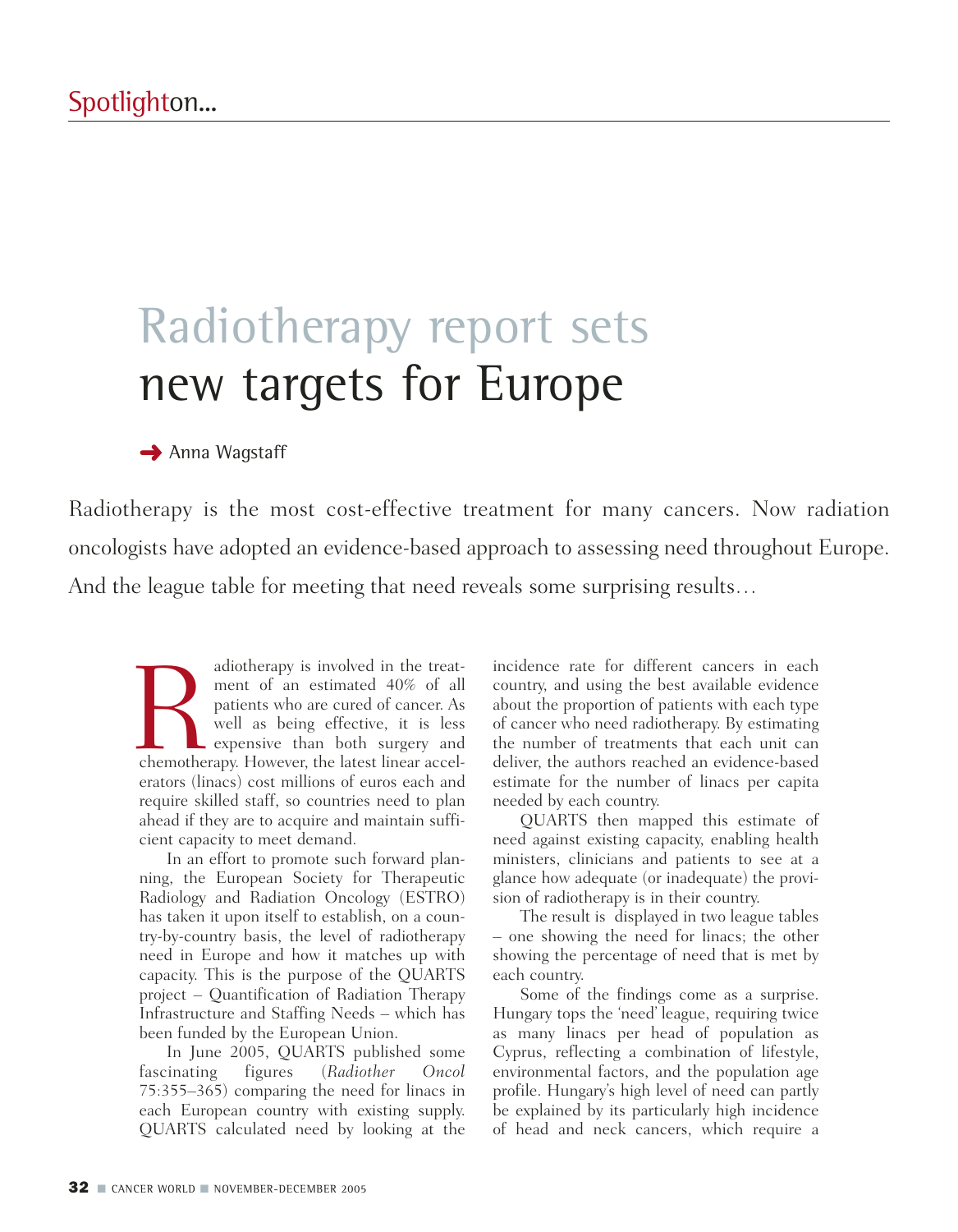

#### THE EUROPEAN LEAGUE TABLES



QUARTS estimates of the number of linacs (megavoltage radiotherapy units) needed per 1 million people in the 25 EU states, based on incidence rates and the appropriate rate of radiotherapy for each type of cancer

The ratio of actual number of megavoltage radiotherapy units (linacs and Cobalt units) to the evidence-based required numbers derived by the QUARTS study in 13 European countries where reliable data were available

*Source: The above figures and the figure on p35 are reprinted from* Radiotherapy and Oncology, *vol 75, pp355-365. Søren M. Bentzen et al.* Towards evidence-based guidelines for radiotherapy infrastructure and staffing needs in Europe: the ESTRO QUARTS project. *© 2005, with permission from Elsevier*

relatively high number of treatment episodes; Cyprus's low level is largely a factor of its young population profile. In general, it is age profile that accounts for the greatest variation in need across Europe: with the exception of Hungary, it is the wealthier countries with the older populations that have the greatest need.

The important question for policy makers is how far their current capacity matches the evidence of need. Unfortunately, information about capacity is only available for 13 of the 25 countries. Sweden, which increased its radiotherapy capacity following a domestic survey in the 1990s, does best in this league table, meeting more than 95% of estimated need. France and Belgium are not far behind, and Slovakia also makes a strong showing, providing around 85% of estimated required capacity. The Czech Republic, however, once part of the same country as Slovakia, is now limping along at 50%, but is still ahead of Poland (38%) and Slovenia (34%). England, despite having increased capacity by 20% between 2002 and 2004, meets little more than 50% of the demand indicated by the QUARTS estimates.

#### **BEHIND THE STATISTICS**

So what lies behind these apparent variations in radiotherapy provision? Are the differences in capacity really as bad as they look, and if so, are the Swedes and the French, who top the provision table, overtreating, or are patients in Poland and Slovenia really being denied the treatment they need?

Brian Cottier, one of the authors of the QUARTS report, believes some of the differences in the figures for capacity may be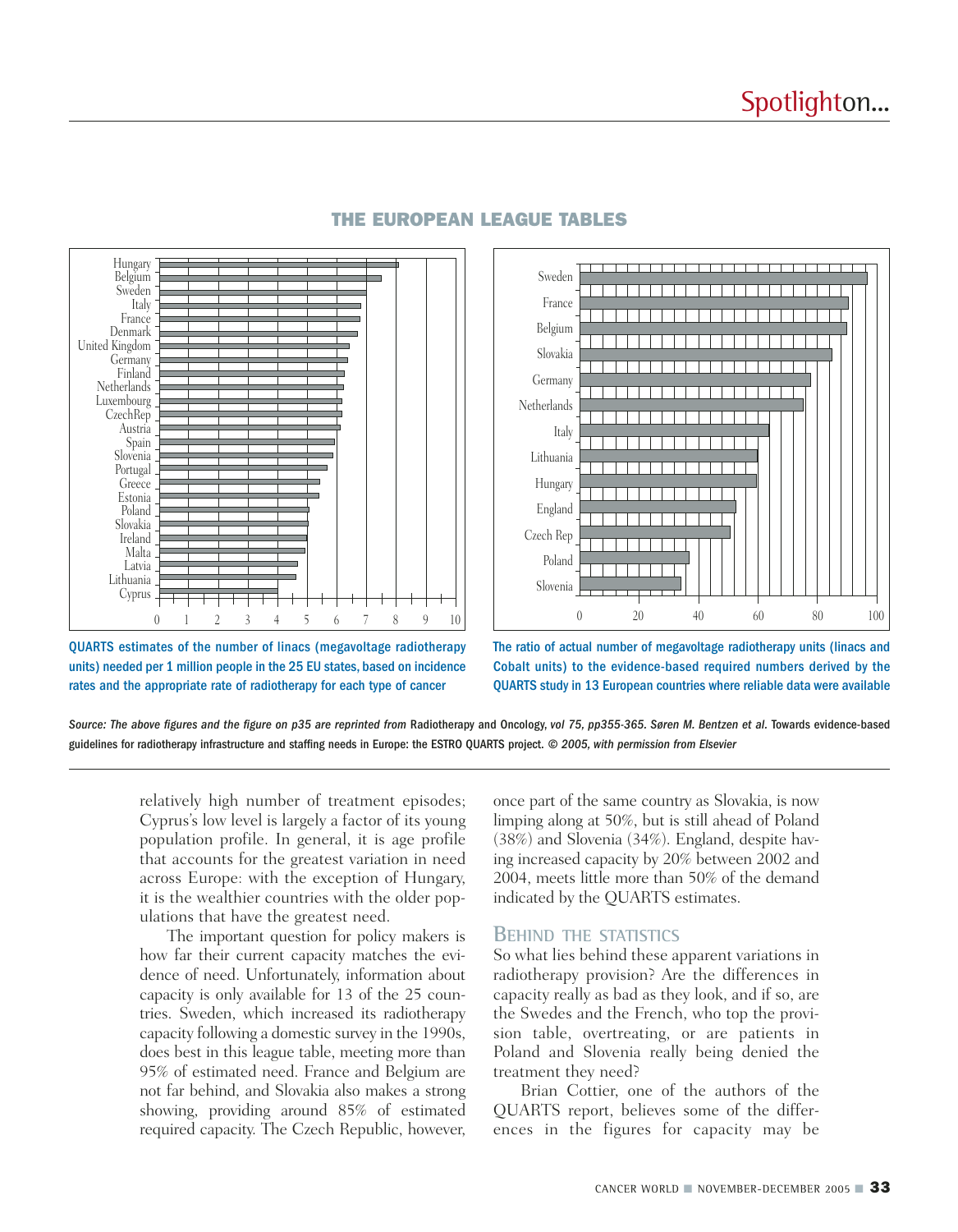### "Some countries have a lot of equipment, some of which is probably used below maximum efficiency"

overstated, because there may be significant differences between countries in how intensively the equipment is used. The study assumed that each linac is used at a uniform rate of 450 treatments a year. (This is high compared with the actual rate achieved in Sweden of 338 treatments per machine per year, or in the Netherlands, at 410 treatments a year.)

But Cottier says that not enough work has been done to establish an evidence-based figure. "It is not yet clear how many people you can treat on a linear accelerator per day, while maintaining professional and safety standards. Some of the countries have a lot of equipment, some of which is probably used below maximum efficiency, while others have very little, which are probably utilised beyond reasonable use."

He adds that some private sector units in some countries appear to be financially viable with extremely low throughput, while publicly funded units give more priority to a high throughput. This means that the difference between the capacity gap in England and that in Germany or France may not be as great as it appears. Linacs in France are distributed between 179 centres, and in Germany 210, many of which are private practices with a relatively low throughput. Radiotherapy units in England, by contrast, are concentrated in only 53 centres, only two of them in the private sector.

Another possible source of bias is that the older cobalt machines were assumed to be equal to the more modern (and expensive) linacs, which the authors justified on the basis that, with appropriate streaming, a cobalt machine could achieve similar throughput. However, Hana Stanku˘sová, head of brachytherapy at Motol teaching hospital in Prague, thinks this assumption is unrealistic. Cobalt machines still form the bulk of capacity in the Czech Republic, and she says one linac is effectively worth two cobalts. If this is the case, then the variations in provision across

Europe may be even wider than the QUARTS figures suggest.

If defining capacity was a challenge, defining radiotherapy need was no less so, as there are no universally agreed guidelines about which cancer patients should be treated with radiotherapy and how. Since Leopold Freund began therapeutic irradiation in November 1896, in Vienna, and wrote the first textbook about radiotherapy in 1903, different protocols have been established by different units and modified in the light of new knowledge and technology. There have been sporadic randomised clinical trials, which have resulted in new patterns of treatment for certain indications. QUARTS gives examples of the introduction of preoperative radiotherapy for rectal cancer, and the switch to single rather than fractionated doses for painful bone metastases. Developments in surgery and medical oncology, and the focus on multidisciplinary approaches have also influenced the use of radiotherapy.

However, a number of attempts have been made in recent years to establish evidence-based indications for radiotherapy. QUARTS studied two literature surveys by the Swedish Council on Technology Assessment in Health Care (1996 and 2003) and drew on studies from Canada and Australia. These are in the form of decision trees indicating whether or not radiotherapy is required for each type of cancer patient.

The results determine an "appropriate rate of radiotherapy" (ARR), which can then be used, together with incidence rates, to calculate overall need. The QUARTS estimates of need are largely based on the Australian study, which itself uses guidelines taken from "reputed national and international institutions" and cross-checked its results against the guidelines used by the Canadian study.

To be on the safe side, however, the QUARTS authors also looked at what would have happened to their estimates had they used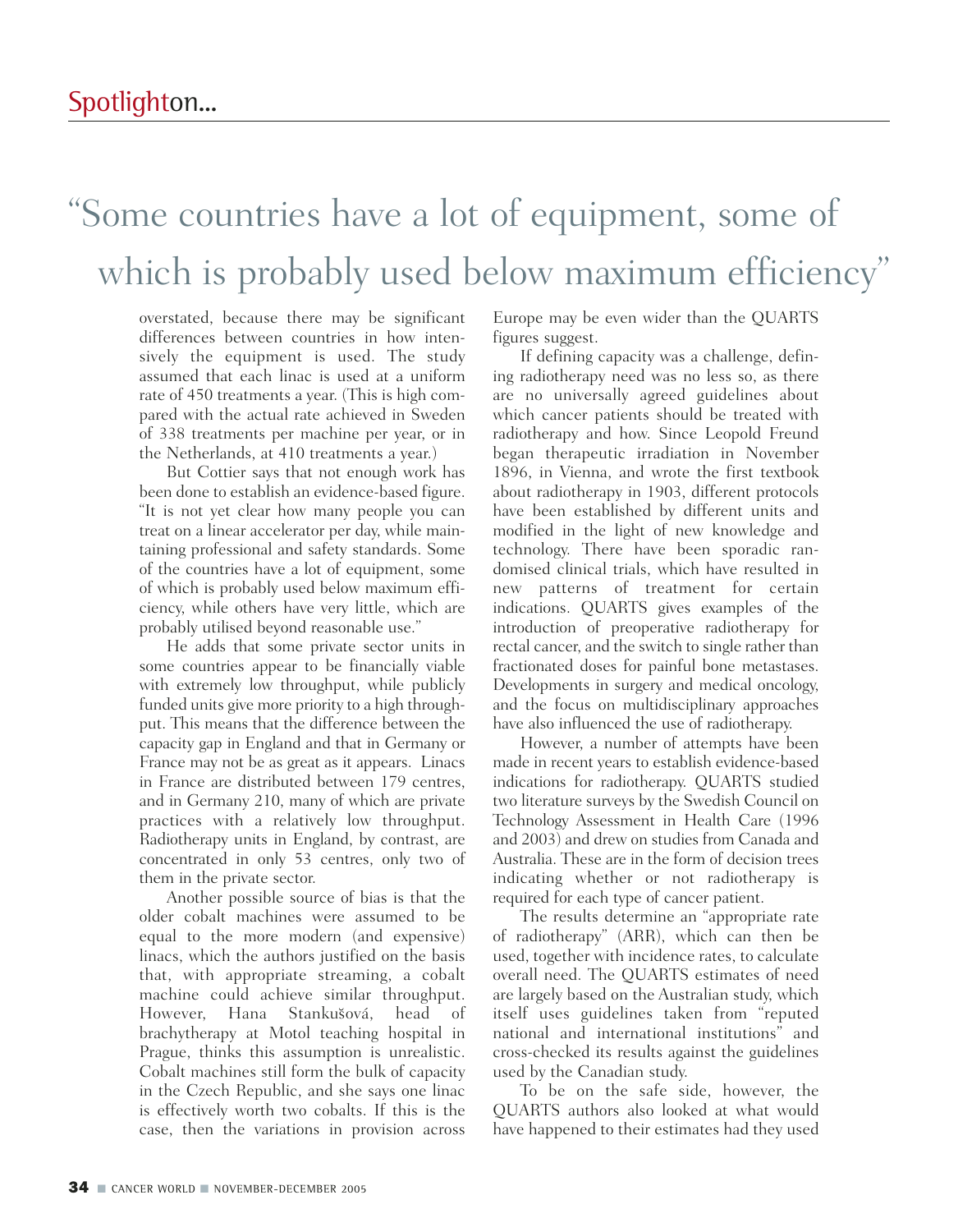the slightly lower Canadian rates for colorectal, breast, lung and prostate cancer. The effect was to reduce average per capita requirement for the 25 EU countries by 10%, still leaving all but three countries short of required capacity.

The QUARTS study also compared the Australian ARRs to the actual use of radiotherapy recorded in Sweden – the country that topped the league for radiotherapy provision. The results, illustrated in the figure opposite, indicated that far from doing too much, Sweden tends to use less than the estimated appropriate rate for many cancers; there are 11 cancers for which the usage rate is clearly below the ARR (the zero line) and only five that are clearly above. There are also seven where the 95% confidence interval line touches zero (meaning that they might be in line with the ARR).

#### **HEY, MINISTER!**

Taken as a whole, the QUARTS project falls only just short of a complete customised proposal to bring Europe's radiotherapy capacity up to the required level, and it makes its sales pitch well. It addresses the question of value for money, a central concern for Health Departments as cancer incidence rates head relentlessly upwards. QUARTS cites estimates indicating that, of cancer patients who are cured, 49% are cured by surgery, 40% by radiotherapy (alone or combined with other treatments), and 11% by chemotherapy alone or in combination.

European figures from the 1990s show the average cost of a course of radiotherapy among EU Member States to be 3,000 euros, compared with 7,000 euros for cancer surgery and 17,000 euros for chemotherapy. Seen in this light, and given the way the price of cancer drugs has been rising, radiotherapy looks like a bargain. Indeed, recent figures from Sweden, the country with the highest radiotherapy



Difference between the estimated appropriate rate of radiotherapy and the estimates of actual utilisation in Sweden. The horizontal black bars indicate the 95% confidence limits of the actual utilisation estimate

capacity, indicate that radiotherapy accounts for less than 6% of the total cost of oncology.

But with a squeeze on health budgets all over Europe, will this be enough to persuade governments to provide the necessary funding? Stankušová, in Prague, certainly hopes so. Many patients in the Czech Republic wait four to five weeks before starting radiotherapy, because there are not enough linacs. Worse still, some patients don't even make it to the waiting lists because their clinician avoids referring them for treatment for which there is a long delay.

"It depends very much on where they are treated," says Stanku˘sová. "A responsible radiation oncologist will refer the patient to radiotherapy even if the waiting list is long. But if the patient goes through a clinical oncologist, who is not a radiotherapist, but maybe a urologist or

## Given the way the price of cancer drugs is rising, radiotherapy looks like a bargain